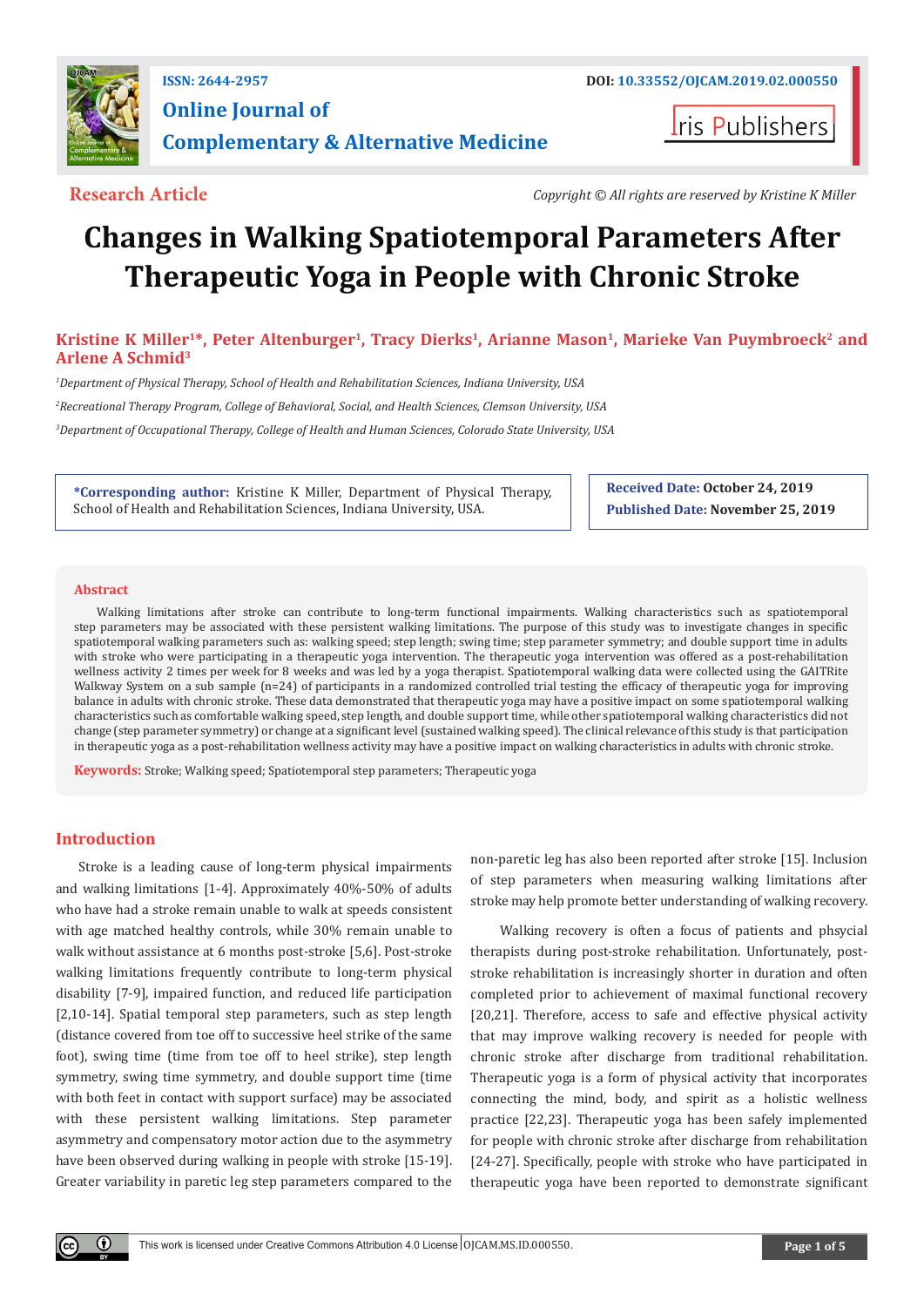improvements in balance, [24,27] walking distance, [28] and other physical measures [24-28]. In addition, walking speed has been used to predict walking status based on the following categories:

• household walking ability at speeds lees than 0.4 meters/ second (m/s).

limited community walking ability at speeds between 0.4 m/s and 0.8 m/s.

full community walking ability at speeds greater than 0.8 m/s [29].

what is the gap or the question you need to answer? However, changes in these spatiotemporal walking parameters have not been evaluated for people with stroke who are participating in yoga. Therefore, the purpose of this study was to investigate changes in walking speed, step parameter symmetry, and double support time in people with chronic stroke after participation in therapeutic yoga. We expected that following the intervention, subjects would show improvements in

- comfortable walking speed.
- step length and swing time.
- step parameter symmetry (step length & swing time).
- double support time.
- sustained walking speed.

#### **Methods**

#### **Design**

 This was a secondary data analysis of specific walking and step parameter measures derived from a randomized control trial exploring the efficacy of group therapeutic yoga on improving balance in people with stroke.

#### **Participants**

 All subjects included in these secondary analyses were required to meet the primary study inclusion criteria:

- 18 years of age or older.
- survived a stroke.
- finished with physical rehabilitation.

scored at least 4 out of 6 on the short mini mental status exam (MMSE).

- have ongoing physical impairment.
- have available transportation to/from yoga sessions.

• No inpatient stays for drug and/or alcohol abuse in the previous year.

In addition to the primary study inclusion criteria, subjects in this study also had to be randomized to the intervention group and complete their walking measures with the GAITRite Mat Walkway System. Each subject signed IRB approved informed consent and HIPAA authorization prior to completing study activities.

#### **Outcome measures**

 Baseline assessments included demographic (age, gender, race, time since stroke), stroke characteristics (time since stroke, type of stroke, and side of hemiparesis), and walking and step parameter data. The walking and step parameter data were collected again at 8-week assessments (after the completion of an 8-week yoga intervention).

**Walking speed:** Comfortable walking speed (CWS) was measured while subjects walked across the GAITRite Walkway System. This gait mat system has been found to be a reliable and valid measurement tool for walking characteristics in people with stroke [16,30-32]. Subjects completed two walks at a self-selected comfortable walking speed on a 10-meter straight path with the gait mat placed in the middle of the path. Walking speed was determined by the gait mat based on both passes. Additionally, an analysis of sustained walking speed was completed with data collected during a walking distance test. Subjects completed the 6-minute walk test by walking back and forth along a 100-foot walking path with the gait mat in the middle of the path. Walking distance data have been previously reported for the full sample in the primary study. These analysis include walking speed changes from the beginning to the end of the walking distance test with walking speed collected at the first and last pass of the test. Walking speed was recorded for each pass over the gait mat and the difference between the first and last pass (last - first) of the test was calculated to determine if the subject was sustaining, increasing, or decreasing walking speed during the test. No difference between the first and last pass indicated the same speed from the beginning to the end of the test. A positive difference indicated an increase in speed in the last pass compared to the first pass and a negative difference indicated slower speed on the last pass compared to the first pass. No difference and positive findings are considered favorable for sustained walking speed.

**Spatiotemporal step parameters:** Spatiotemporal step parameters were collected at baseline and 8-week assessments with the gait mat during the comfortable walking speed test. The sensors in the gait mat recorded participant footfall data for each of the two passes across the mat during the CWS test. These footfall data were used to quantify spatial and temporal walking characteristics including speed, step length, swing time, and double support time.

#### **Intervention**

The intervention was a progressive 8-week group therapeuticyoga intervention. The intervention, developed for this study by a yoga therapist and the research team, included breathing, postures, and guided relaxation. Participants attended group therapeuticyoga classes 2 times per week for 8 weeks for a total of 16 visits. Each class was led by a yoga therapist with trained assistants to help subjects as needed. The intervention has been described previously. [24].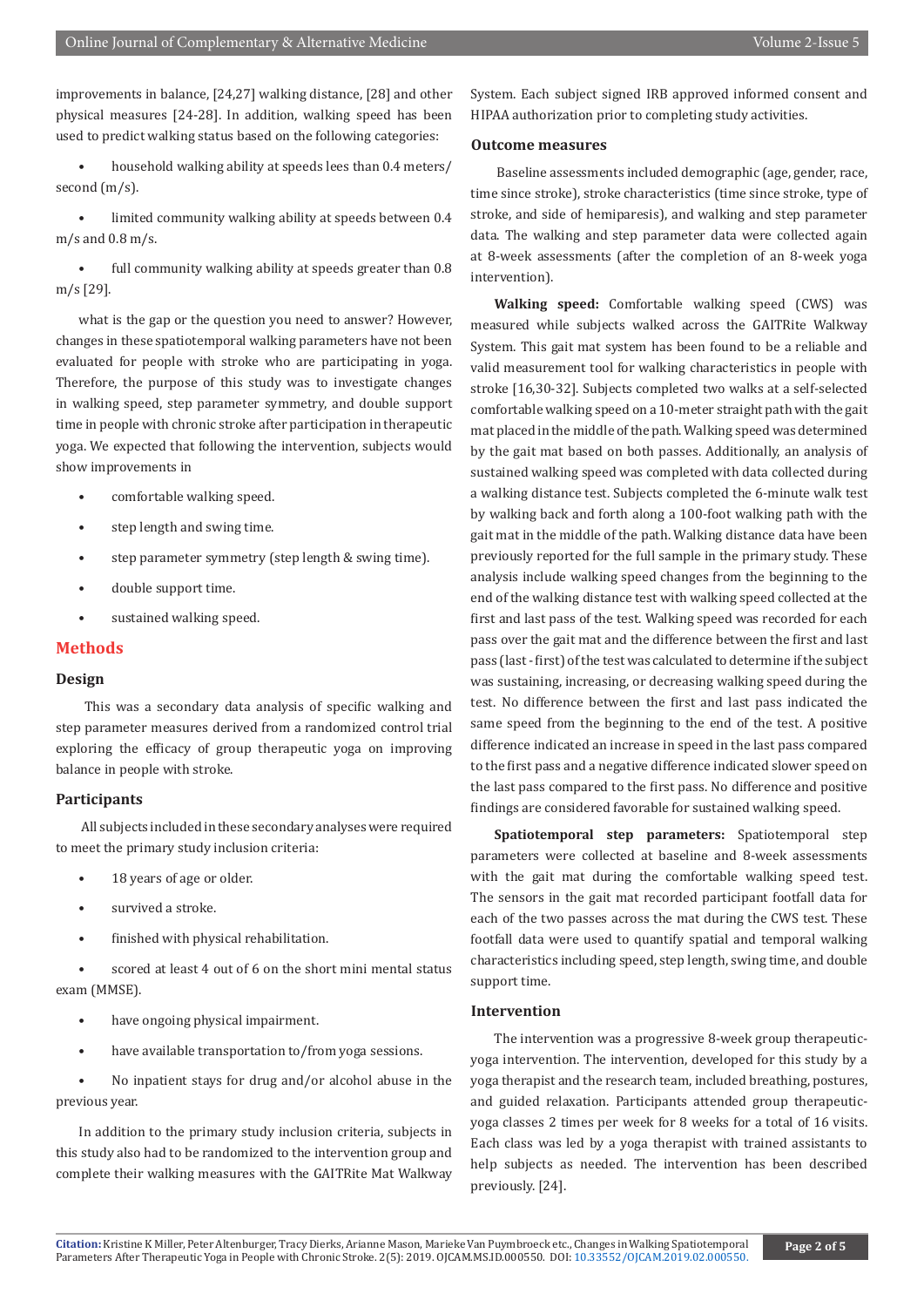#### **Data analysis**

Data analysis was completed with SPSS 23.0. Demographics and stroke characteristics were analyzed with descriptive statistics. Spatiotemporal step data were processed and quantified with GAITRite software. A symmetry ratio (1=complete symmetry and >1 = asymmetry) was calculated for step length and swing time. The symmetry ratio was calculated for each spatiotemporal variable (spV) with spV larger/spV smaller for analysis. Double support time was calculated as a percentage of full gait cycle time. Baseline to 8-week comparisons of comfortable walking speed, step length, swing time, step parameter symmetry, double support time, and sustained walking speed were analyzed with paired t-test or nonparametric equivalent if appropriate (p=0.05).

#### **Results**

#### **Demographics**

#### **Table 1:** Demographics.

| Variable                             | <b>Value</b> |  |
|--------------------------------------|--------------|--|
| Age (years)                          | 53-80 (63)   |  |
| Time since stroke (months)           | $6-155(61)$  |  |
| Gender (male)                        | 16 (66%)     |  |
| Race (white)                         | 15 (62%)     |  |
| Ischemic (self-report)               | 16(66%)      |  |
| Marital status (married)<br>15 (62%) |              |  |
| Education level (some college)       | 12 (50%)     |  |

Twenty-four (51%) of 47 subjects from the primary study were included in these analyses. These analyses included a subset of subjects in the intervention group that completed their walking tests with gait mat. The average age of this sample was 63 years (range, 53-80). Sixteen (66%) of the subjects were male and 15 (62%) were white. The average time since stroke was 61 months (range, 6-155) with 16 (66%) self-reporting an ischemic stroke (see Table 1).

#### **Walking speed**

CWS significantly increased between baseline and 8-week testing (0.87 m/s to 0.96 m/s, p=0.001). Sustained walking speed (difference between first and last pass, last – first) improved from

-0.725 cm/s at baseline to 3.30 cm/s at 8-week assessment. Even though the data suggest the subjects were walking faster at the end of the test at 8-week testing compared to slower at the end of the test at baseline testing, the difference was not statistically significant (p=0.547).

#### **Spatiotemporal step parameters**

Step length significantly increased on both the right and left lower extremities (right, 52 cm to 56 cm, p=0.014; left, 53 cm to 57 cm, p<0.0001). Swing time and step length symmetry did not change significantly (see Table 2). Double support time significantly decreased (32+11% of gait cycle to 30+11% of gait cycle, p=0.038) between baseline and 8-week testing.

| <b>Variable</b>                    | <b>Baseline</b> | 8-week        | P-value  |
|------------------------------------|-----------------|---------------|----------|
| R step length (cm)                 | $52 + 15$       | $56+16$       | 0.014    |
| L step length (cm)                 | $53+16$         | $57+16$       | < 0.0001 |
| R swing time (seconds)             | $0.45 + 0.10$   | $0.50 + 0.24$ | 0.15     |
| L swing time (seconds)             | $0.43 + 0.07$   | $0.48 + 0.28$ | 0.384    |
| Step length symmetry               | $1.16 + 0.17$   | $1.13 + 0.16$ | 0.483    |
| Swing time symmetry                | $1.17+0.2$      | $1.42 + 0.87$ | 0.105    |
| Double support time (% gait cycle) | $32+11%$        | $30+11%$      | 0.038    |

#### **Table 2:** Step Parameters.

#### **Discussion**

The aim of this study was to investigate spatiotemporal changes in walking and step parameters in people with stroke who participated in a therapeutic-yoga program. As expected, subjects demonstrated significant improvement in CWS. While the group began the program classified as full community walking ability (>0.80 m/s), 35 they were still able to achieve improvements in CWS, which may contribute to improved function and quality of life. People with stroke have previously been reported to experience better function and quality of life as walking speeds increase. [14,33] Although there is evidence of improved walking speed with walking task practice interventions and progressive balance exercise interventions, [8,34] the evidence related to walking speed and therapeutic yoga in people with stroke is, to our knowledge, limited to this secondary analysis and the primary study.24 Also, interesting in this sample, was faster walking speed at the end of the walking distance test at 8-week testing.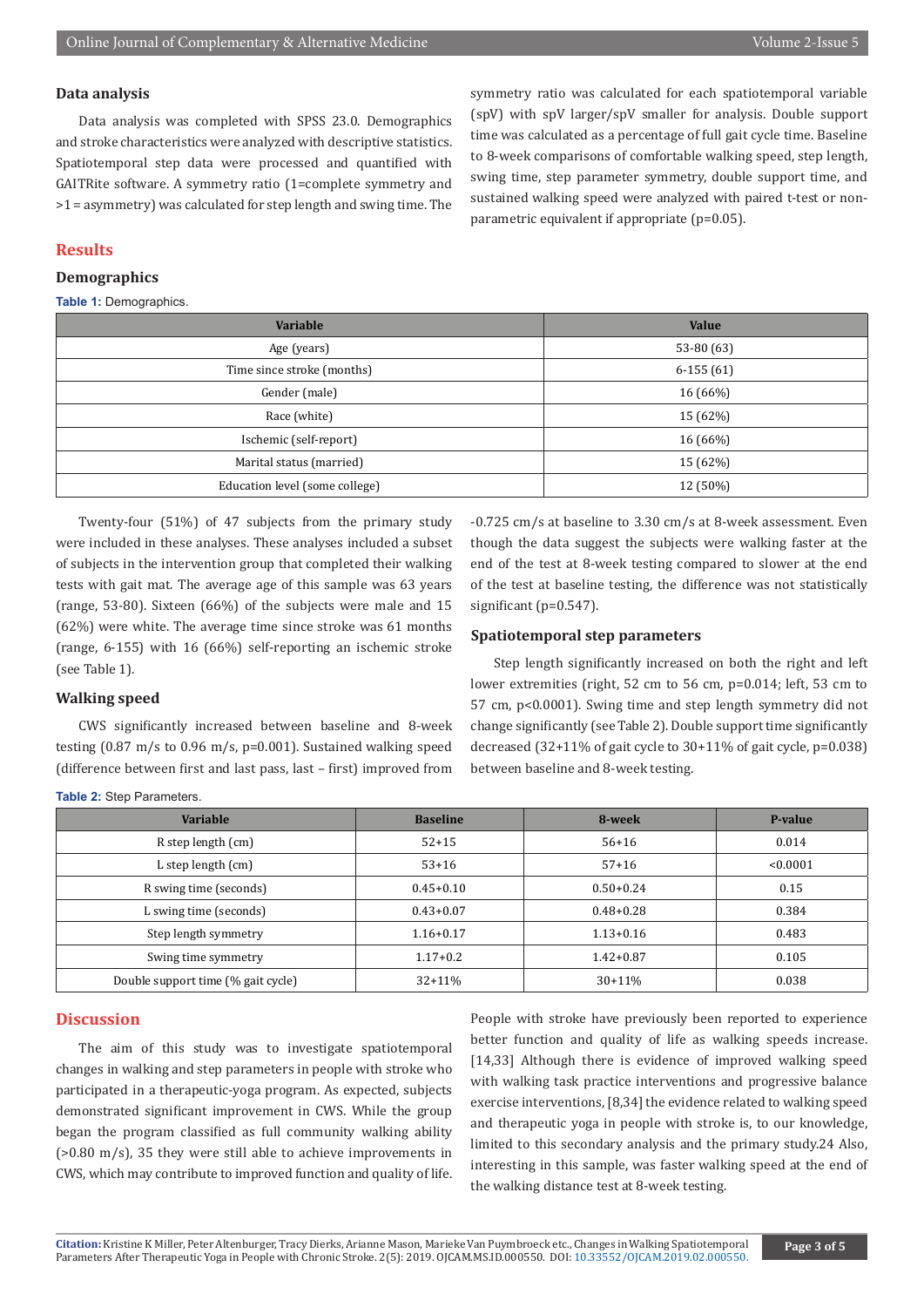Although, the difference from baseline testing was not statistically significant, it raises interesting questions about the potential impact of non-gaitbased interventions on walking distance that warrant further investigation. Altenburger, et al. reported that people with chronic stroke demonstrated a significant decline in sustained walking speed during the 6MWT, and that people in the full community ambulatory sub-group demonstrated the most significant sustainability differences. [35] However, this sample, also in the full community ambulatory sub-group, demonstrated a non-significant change towards improved sustained walking speed after participation in therapeutic yoga. This observation suggests that therapeutic yoga might improve physical activity intensity tolerance, which has been found to be associated with minimizing the risk of post-stroke complications and a second stroke. [21].

Decreased double support time is considered a positive finding in this study. Decreased double support time has been attributed to better postural control and dynamic balance as well as more efficient expenditure of energy while walking in people with stroke. [34,36] This improved double support time may be related to the improved balance scores reported in the primary study, [24] and may also contribute to decreased fall risk.

The final significant change between baseline and 8-week testing in this study was step length. The change in step length may be related to the decreased double support time allowing more time during swing with each foot. Increased stride length has been correlated to overall walking performance and dynamic walking balance.34 Even with the increased step length and decreased double support time suggesting improved walking balance and efficiency of movement, this sample of people with chronic stroke did not demonstrate improvement in step parameter asymmetry. Improved step parameter symmetry may also impact overall walking efficiency, speed, and balance while decreasing fall risk and musculoskeletal injury risk. [16,34] Therefore, the findings of this study suggest that therapeutic yoga may influence some spatiotemporal walking parameters in a positive way such as comfortable walking speed, double support time, and step length, but that other potentially important characteristics such as step parameter symmetry may need a more specific intervention to show improvement.

#### **Limitations**

This study has a number of limitations including a convenience sub-sample of participants enrolled in the primary study and that not all participants completed their walking assessments on the gait mat. The overall sample size was small, and there was no control group for comparison in these analyses.

#### **Conclusion**

The impact of group therapeutic-yoga on walking recovery in this sample of adults with chronic stroke was mixed. Positive effects related to walking were noted for comfortable walking speed, double support time, and step length, while other factors such as step parameter symmetry were unchanged between baseline and

8-week assessments. The importance of the parameters that were positively affected related to balance and efficiency of movement warrant further consideration of therapeutic yoga as it relates to walking recovery. Therapists may want to consider encouraging people post-stroke to participate in yoga as a post-rehabilitation wellness activity.

#### **Acknowledgment**

None.

#### **Conflict of interest**

No conflict of interest.

#### **References**

- 1. [Desrosiers J, Bourbonnais D, Noreau L, Rochette A, Bravo G, et al. \(2005\)](https://www.ncbi.nlm.nih.gov/pubmed/16287666) [Participation after stroke compared to normal aging. J Rehabil Med](https://www.ncbi.nlm.nih.gov/pubmed/16287666) [37\(6\): 353-357.](https://www.ncbi.nlm.nih.gov/pubmed/16287666)
- 2. [Desrosiers J, Noreau L, Rochette A, Bourbonnais D, Bravo G, et al. \(2006\)](https://www.ncbi.nlm.nih.gov/pubmed/16467057) [Predictors of long-term participation after stroke. Disabil Rehabil 28\(4\):](https://www.ncbi.nlm.nih.gov/pubmed/16467057) [221-230.](https://www.ncbi.nlm.nih.gov/pubmed/16467057)
- 3. [Michael KM, Allen JK, Macko RF \(2005\) Reduced ambulatory activity](https://www.ncbi.nlm.nih.gov/pubmed/16084807) [after stroke: The role of balance, gait and cardiovascular fitness. Arch](https://www.ncbi.nlm.nih.gov/pubmed/16084807) [Phys Med Rehabil 86\(8\): 1552-1556.](https://www.ncbi.nlm.nih.gov/pubmed/16084807)
- 4. [Mozaffarian D, Benjamin EJ, Go AS \(2015\) Heart disease and stroke](https://www.ncbi.nlm.nih.gov/pubmed/25520374) [statistics--2015 update: a report from the American Heart Association.](https://www.ncbi.nlm.nih.gov/pubmed/25520374) [Circulation 131\(4\): e29-322.](https://www.ncbi.nlm.nih.gov/pubmed/25520374)
- 5. [Pohl PS, Perera S, Duncan PW, Maletsky R, Whitman R, et al. \(2004\) Gains](https://www.ncbi.nlm.nih.gov/pubmed/15035962) [in distance walking in a 3-month follow-up poststroke: What changes?](https://www.ncbi.nlm.nih.gov/pubmed/15035962) [Neurorehabil Neural Repair 18\(1\): 30-36.](https://www.ncbi.nlm.nih.gov/pubmed/15035962)
- 6. [Roger V, Go A, Lloyd Jones D \(2011\) Heart disease and stroke](https://www.ncbi.nlm.nih.gov/pubmed/21160056) [statistics-2011 update: A report from the American Heart Association.](https://www.ncbi.nlm.nih.gov/pubmed/21160056) [Circulation 123\(4\): e18-e209.](https://www.ncbi.nlm.nih.gov/pubmed/21160056)
- 7. [Hornby TG, Straube DS, Kinnaird CR \(2011\) Inportance of specificty,](https://www.ncbi.nlm.nih.gov/pubmed/21914594) [amount, and intensity of locomotor training to improve ambulatory](https://www.ncbi.nlm.nih.gov/pubmed/21914594) [function in patients poststroke. Top Stroke Rehabil 18\(4\): 293-307.](https://www.ncbi.nlm.nih.gov/pubmed/21914594)
- 8. Duncan PW, Sullivan KJ, Behrman AL (2011) Bodyweight supported treadmill rehabilitation after stroke. The New England Journal of Medicine 36: 2026-2036.
- 9. [Jorgensen H, Nakayama H, Raaschou H, Olsen T \(1995\) Recovery of](https://www.ncbi.nlm.nih.gov/pubmed/7811170) [walking function in stroke patients: The Copenhagen Stroke Study. Arch](https://www.ncbi.nlm.nih.gov/pubmed/7811170) [Phys Med Rehabil 76\(1\): 27-32.](https://www.ncbi.nlm.nih.gov/pubmed/7811170)
- 10. [Dobkin BH, Firestine A, West M, Saremi K, Woods R \(2004\) Ankle](https://www.ncbi.nlm.nih.gov/pubmed/15325385) [dorsiflexion as an fMRI paradigm to assay motor control for walking](https://www.ncbi.nlm.nih.gov/pubmed/15325385) [during rehabilitation. Neuroimage 23\(1\): 370-381.](https://www.ncbi.nlm.nih.gov/pubmed/15325385)
- 11. [Fulk GD, Echternach JL \(2008\) Test retest reliability and minimal](https://www.ncbi.nlm.nih.gov/pubmed/18463550) [detectable change of gait speed in individuals undergoing rehabilitation](https://www.ncbi.nlm.nih.gov/pubmed/18463550) [after stroke. J Neurol Phys Ther 32\(1\): 8-13.](https://www.ncbi.nlm.nih.gov/pubmed/18463550)
- 12. Fulk GD, Echternach IL, Nof L, O Sullivan S (2008) Clinometric properties [of the six-minute walk test in individuals undergoing rehabilitation](https://www.ncbi.nlm.nih.gov/pubmed/18569856) [poststroke. Physiother Theory Pract 24\(3\): 195-204.](https://www.ncbi.nlm.nih.gov/pubmed/18569856)
- 13. [Haacke C, Althaus A, Spottke A, Siebert U, Back T, et al. \(2006\) Long](https://www.ncbi.nlm.nih.gov/pubmed/16339458)[term outcome after stroke; Evaluating health-related quality of life using](https://www.ncbi.nlm.nih.gov/pubmed/16339458) [utility measurements. Stroke 37\(1\): 193-198.](https://www.ncbi.nlm.nih.gov/pubmed/16339458)
- 14. [Schmid AA, Duncan PW, Studenski S \(2007\) Improvements in speed](https://www.ncbi.nlm.nih.gov/pubmed/17510461)[based gait classifications are meaningful. Stroke 38\(7\): 2096-20100.](https://www.ncbi.nlm.nih.gov/pubmed/17510461)
- 15. [Balasubramanian CK, Neptune RR, Kautz SA \(2009\) Variability in](https://www.ncbi.nlm.nih.gov/pubmed/19056272) [spatiotemporal step characteristics and its relationship to walking](https://www.ncbi.nlm.nih.gov/pubmed/19056272) [performance post-stroke. Gait Posture 29\(3\): 408-414.](https://www.ncbi.nlm.nih.gov/pubmed/19056272)
- 16. [Lewek MD, Randall EP \(2011\) Reliability of spatiotemporal asymmetry](https://www.ncbi.nlm.nih.gov/pubmed/21934372) [during overground walking for individuals following chronic stroke J](https://www.ncbi.nlm.nih.gov/pubmed/21934372) [Neurol Phys Ther 35\(3\): 116-121.](https://www.ncbi.nlm.nih.gov/pubmed/21934372)